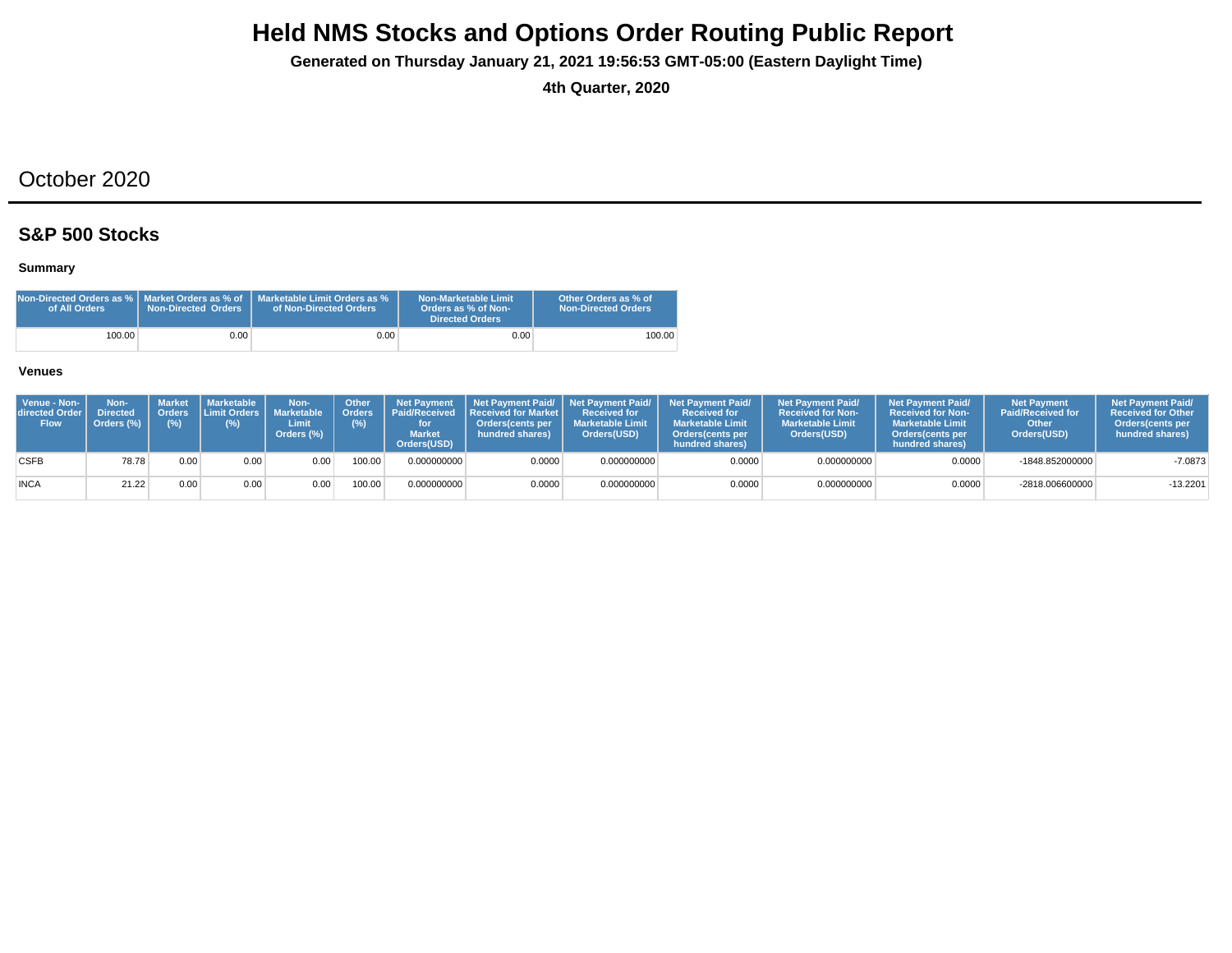**Generated on Thursday January 21, 2021 19:56:53 GMT-05:00 (Eastern Daylight Time)**

**4th Quarter, 2020**

## October 2020

## **Non-S&P 500 Stocks**

### **Summary**

| of All Orders | <b>Non-Directed Orders</b> | <b>Non-Directed Orders as %   Market Orders as % of   Marketable Limit Orders as %</b><br>of Non-Directed Orders | Non-Marketable Limit<br>Orders as % of Non-<br><b>Directed Orders</b> | Other Orders as % of<br><b>Non-Directed Orders</b> |
|---------------|----------------------------|------------------------------------------------------------------------------------------------------------------|-----------------------------------------------------------------------|----------------------------------------------------|
| 100.00        | 0.00                       | $0.00\,$                                                                                                         | 0.00                                                                  | 100.00                                             |

| Venue - Non-<br>directed Order<br><b>Flow</b> | Non-<br><b>Directed</b><br>Orders (%) | (% ) | Market   Marketable<br>Orders Limit Orders L | Non-<br><b>Marketable</b><br>Limit<br>Orders (%) | Other<br>(%) | <b>Net Payment</b><br><b>Orders   Paid/Received \</b><br><b>Market</b><br>Orders(USD) | <b>Received for Market L</b><br>Orders cents per<br>hundred shares) | <b>Received for</b><br><b>Marketable Limit</b><br>Orders(USD) | Net Payment Paid/ Net Payment Paid/ Net Payment Paid/<br><b>Received for</b><br><b>Marketable Limit</b><br>Orders (cents per<br>hundred shares) | <b>Net Payment Paid/</b><br><b>Received for Non-</b><br><b>Marketable Limit</b><br>Orders(USD) | <b>Net Payment Paid/</b><br><b>Received for Non-</b><br><b>Marketable Limit</b><br><b>Orders</b> (cents per<br>hundred shares) | Net Payment<br><b>Paid/Received for</b><br>Other<br>Orders(USD) | <b>Net Payment Paid/</b><br><b>Received for Other</b><br>Orders (cents per<br>hundred shares) |
|-----------------------------------------------|---------------------------------------|------|----------------------------------------------|--------------------------------------------------|--------------|---------------------------------------------------------------------------------------|---------------------------------------------------------------------|---------------------------------------------------------------|-------------------------------------------------------------------------------------------------------------------------------------------------|------------------------------------------------------------------------------------------------|--------------------------------------------------------------------------------------------------------------------------------|-----------------------------------------------------------------|-----------------------------------------------------------------------------------------------|
| <b>CSFB</b>                                   | 80.93                                 | 0.00 | 0.00                                         | 0.00                                             | 100.00       | 0.000000000                                                                           | 0.0000                                                              | 0.000000000                                                   | 0.0000                                                                                                                                          | 0.000000000                                                                                    | 0.0000                                                                                                                         | -2758.093744200                                                 | $-10.5022$                                                                                    |
| <b>INCA</b>                                   | 19.07                                 | 0.00 | 0.00                                         | 0.00                                             | 100.00       | 0.000000000                                                                           | 0.0000                                                              | 0.000000000                                                   | 0.0000                                                                                                                                          | 0.000000000                                                                                    | 0.0000                                                                                                                         | -2178.587400000                                                 | $-18.2149$                                                                                    |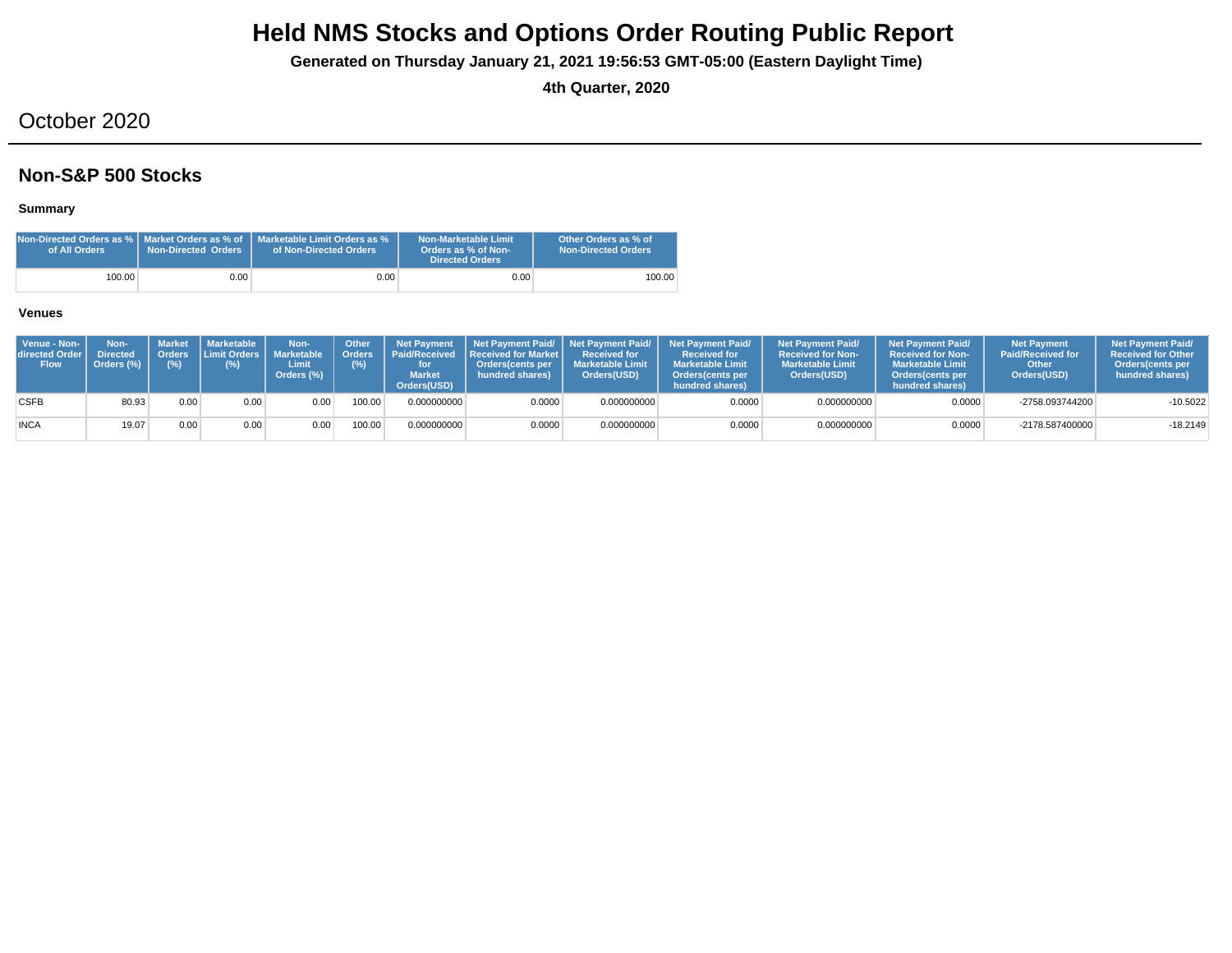**Generated on Thursday January 21, 2021 19:56:53 GMT-05:00 (Eastern Daylight Time)**

**4th Quarter, 2020**

## November 2020

## **S&P 500 Stocks**

### **Summary**

| Non-Directed Orders as %   Market Orders as % of<br>of All Orders | <b>Non-Directed Orders</b> | Marketable Limit Orders as %<br>of Non-Directed Orders | Non-Marketable Limit<br>Orders as % of Non-<br>Directed Orders | Other Orders as % of<br>Non-Directed Orders |
|-------------------------------------------------------------------|----------------------------|--------------------------------------------------------|----------------------------------------------------------------|---------------------------------------------|
| 100.00                                                            | 0.00                       | $0.00 -$                                               | 0.00                                                           | 100.00                                      |

| Venue - Non-<br>directed Order<br><b>Flow</b> | Non-<br><b>Directed</b><br>Orders $(\%)$ | <b>Market</b><br>(%) | <b>I</b> Marketable I<br>Orders Limit Orders I<br>(%) | Non-<br><b>Marketable</b><br>Limit<br>Orders (%) | Other<br>(%) | <b>Net Payment</b><br>Orders   Paid/Received<br><b>Market</b><br>Orders(USD) | <b>Received for Market L</b><br>Orders(cents per<br>hundred shares) | <b>Received for</b><br><b>Marketable Limit</b><br>Orders(USD) | Net Payment Paid/ Net Payment Paid/ Net Payment Paid/<br><b>Received for</b><br><b>Marketable Limit</b><br><b>Orders</b> (cents per<br>hundred shares) | <b>Net Payment Paid/</b><br><b>Received for Non-</b><br><b>Marketable Limit</b><br>Orders(USD) | <b>Net Payment Paid/</b><br><b>Received for Non-</b><br><b>Marketable Limit</b><br><b>Orders</b> (cents per<br>hundred shares) | <b>Net Payment</b><br><b>Paid/Received for</b><br>Other<br>Orders(USD) | <b>Net Payment Paid/</b><br><b>Received for Other</b><br><b>Orders</b> (cents per<br>hundred shares) |
|-----------------------------------------------|------------------------------------------|----------------------|-------------------------------------------------------|--------------------------------------------------|--------------|------------------------------------------------------------------------------|---------------------------------------------------------------------|---------------------------------------------------------------|--------------------------------------------------------------------------------------------------------------------------------------------------------|------------------------------------------------------------------------------------------------|--------------------------------------------------------------------------------------------------------------------------------|------------------------------------------------------------------------|------------------------------------------------------------------------------------------------------|
| <b>CSFB</b>                                   | 75.15                                    | 0.00                 | 0.00                                                  | 0.00                                             | 100.00       | 0.000000000                                                                  | 0.0000                                                              | 0.000000000                                                   | 0.0000                                                                                                                                                 | 0.000000000                                                                                    | 0.0000                                                                                                                         | $-1.184000000$                                                         | $-0.0040$                                                                                            |
| <b>INCA</b>                                   | 24.85                                    | 0.00                 | 0.00                                                  | 0.00                                             | 100.00       | 0.000000000                                                                  | 0.0000                                                              | 0.000000000                                                   | 0.0000                                                                                                                                                 | 0.000000000                                                                                    | 0.0000                                                                                                                         | -328.077500000                                                         | $-8.5032$                                                                                            |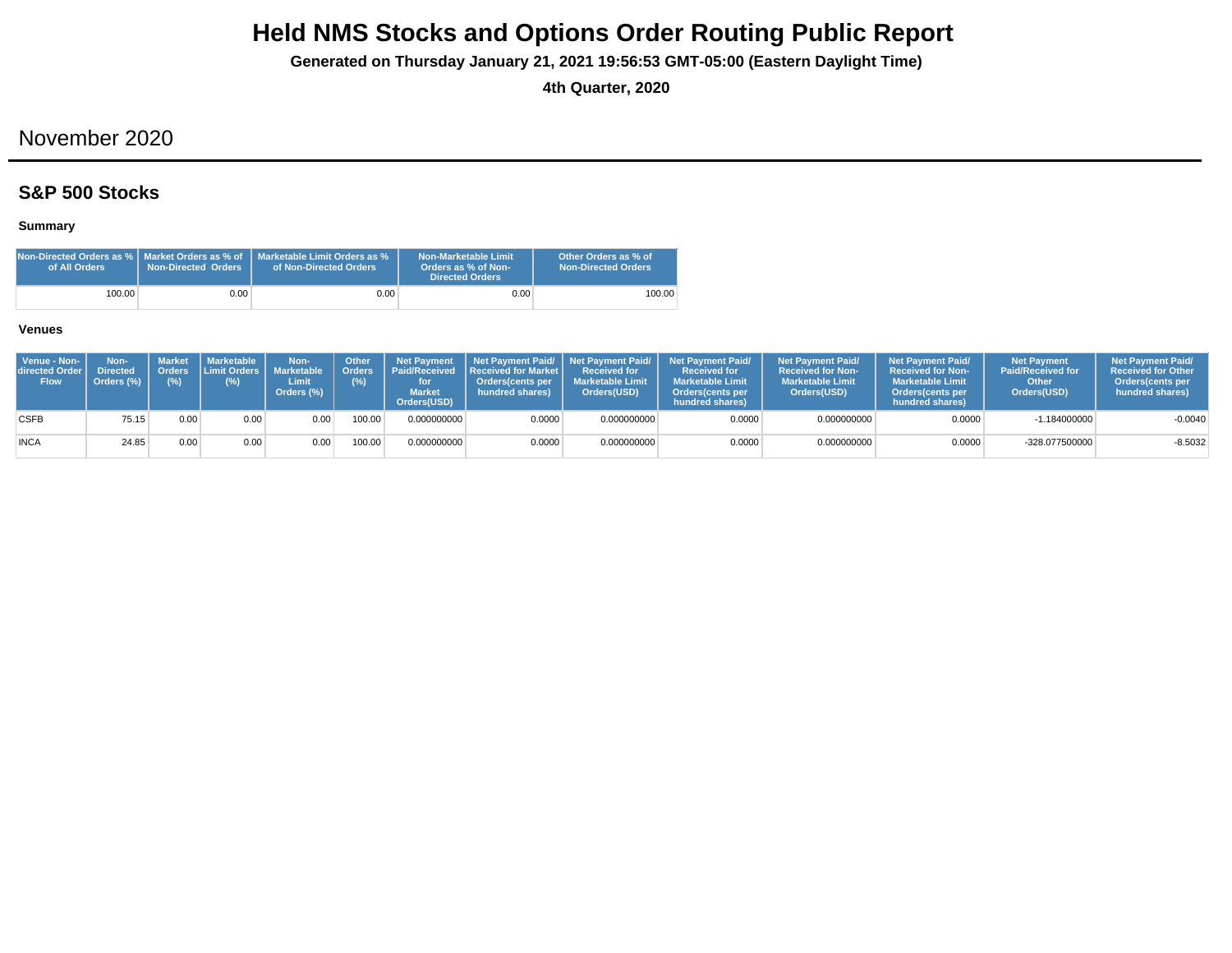**Generated on Thursday January 21, 2021 19:56:53 GMT-05:00 (Eastern Daylight Time)**

**4th Quarter, 2020**

## November 2020

## **Non-S&P 500 Stocks**

**Summary**

| Non-Directed Orders as %   Market Orders as % of<br>of All Orders | <b>Non-Directed Orders</b> | Marketable Limit Orders as %<br>of Non-Directed Orders | Non-Marketable Limit<br>Orders as % of Non-<br><b>Directed Orders</b> | Other Orders as % of<br><b>Non-Directed Orders</b> |
|-------------------------------------------------------------------|----------------------------|--------------------------------------------------------|-----------------------------------------------------------------------|----------------------------------------------------|
| 100.00                                                            | 0.00                       | $0.00\,$                                               | 0.00                                                                  | 100.00                                             |

| Venue - Non-<br>directed Order I<br><b>Flow</b> | Non-<br><b>Directed</b><br>Orders (%) | $(\%)$ | ' Market I Marketable<br>Orders Limit Orders   Marketable<br>(%) | Non-<br>Limit<br>Orders (%) | Other<br>Crders <sup>1</sup><br>(%) | <b>Net Payment</b><br><b>Market</b><br>Orders(USD) | <b>Paid/Received Received for Market L</b><br>Orders(cents per<br>hundred shares) | <b>Received for</b><br><b>Marketable Limit</b><br>Orders(USD) | Net Payment Paid/ Net Payment Paid/ Net Payment Paid/<br><b>Received for</b><br><b>Marketable Limit</b><br>Orders (cents per<br>hundred shares) | <b>Net Payment Paid/</b><br><b>Received for Non-</b><br><b>Marketable Limit</b><br>Orders(USD) | <b>Net Payment Paid/</b><br><b>Received for Non-</b><br><b>Marketable Limit</b><br>Orders(cents per<br>hundred shares) | <b>Net Payment</b><br><b>Paid/Received for</b><br>Other<br>Orders(USD) | <b>Net Payment Paid/</b><br><b>Received for Other</b><br><b>Orders</b> (cents per<br>hundred shares) |
|-------------------------------------------------|---------------------------------------|--------|------------------------------------------------------------------|-----------------------------|-------------------------------------|----------------------------------------------------|-----------------------------------------------------------------------------------|---------------------------------------------------------------|-------------------------------------------------------------------------------------------------------------------------------------------------|------------------------------------------------------------------------------------------------|------------------------------------------------------------------------------------------------------------------------|------------------------------------------------------------------------|------------------------------------------------------------------------------------------------------|
| <b>CSFB</b>                                     | 72.24                                 | 0.00   | 0.00                                                             | 0.00                        | 100.00                              | 0.000000000                                        | 0.0000                                                                            | 0.000000000                                                   | 0.0000                                                                                                                                          | 0.000000000                                                                                    | 0.0000                                                                                                                 | -1050.826300000                                                        | $-6.7392$                                                                                            |
| <b>INCA</b>                                     | 27.76                                 | 0.00   | 0.00                                                             | $9.00 +$                    | 100.00                              | 0.000000000                                        | 0.0000                                                                            | 0.000000000                                                   | 0.0000                                                                                                                                          | 0.000000000                                                                                    | 0.0000                                                                                                                 | -373.553100000                                                         | $-9.3192$                                                                                            |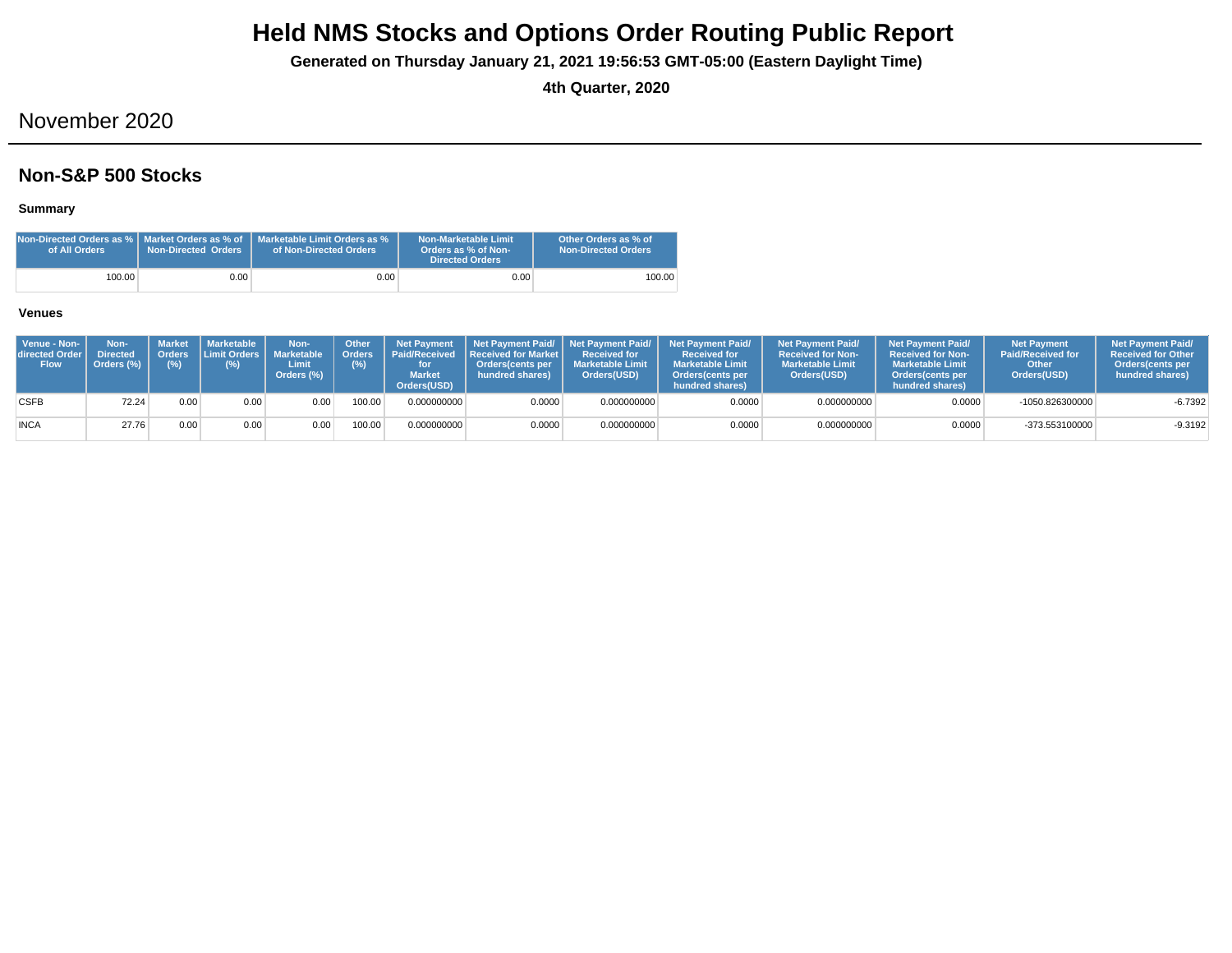**Generated on Thursday January 21, 2021 19:56:53 GMT-05:00 (Eastern Daylight Time)**

**4th Quarter, 2020**

## December 2020

## **S&P 500 Stocks**

### **Summary**

| Non-Directed Orders as %   Market Orders as % of<br>of All Orders | <b>Non-Directed Orders</b> | Marketable Limit Orders as %<br>of Non-Directed Orders | Non-Marketable Limit<br>Orders as % of Non-<br>Directed Orders | Other Orders as % of<br>Non-Directed Orders |
|-------------------------------------------------------------------|----------------------------|--------------------------------------------------------|----------------------------------------------------------------|---------------------------------------------|
| 100.00                                                            | 0.00                       | $0.00 -$                                               | 0.00                                                           | 100.00                                      |

| Venue - Non-<br>directed Order I<br><b>Flow</b> | Non-<br><b>Directed</b><br>Orders (%) | (% ) | Market   Marketable<br>Orders Limit Orders   Marketable<br>(%) | Non-<br>Limit<br>Orders (%) | <b>Other</b><br>(%) | <b>Net Payment</b><br><b>Market</b><br>Orders(USD) | Orders   Paid/Received   Received for Market  <br><b>Orders cents per</b><br>hundred shares) | <b>Received for</b><br><b>Marketable Limit</b><br>Orders(USD) | Net Payment Paid/ Net Payment Paid/ Net Payment Paid/<br><b>Received for</b><br><b>Marketable Limit</b><br><b>Orders</b> (cents per<br>hundred shares) | <b>Net Payment Paid/</b><br><b>Received for Non-</b><br><b>Marketable Limit</b><br>Orders(USD) | <b>Net Payment Paid/</b><br><b>Received for Non-</b><br><b>Marketable Limit</b><br><b>Orders</b> (cents per<br>hundred shares) | <b>Net Payment</b><br><b>Paid/Received for</b><br>Other<br>Orders(USD) | <b>Net Payment Paid/</b><br><b>Received for Other</b><br><b>Orders</b> (cents per<br>hundred shares) |
|-------------------------------------------------|---------------------------------------|------|----------------------------------------------------------------|-----------------------------|---------------------|----------------------------------------------------|----------------------------------------------------------------------------------------------|---------------------------------------------------------------|--------------------------------------------------------------------------------------------------------------------------------------------------------|------------------------------------------------------------------------------------------------|--------------------------------------------------------------------------------------------------------------------------------|------------------------------------------------------------------------|------------------------------------------------------------------------------------------------------|
| <b>CSFB</b>                                     | 70.98                                 | 0.00 | 0.00                                                           | 0.00                        | 00.00               | 0.000000000                                        | 0.0000                                                                                       | 0.000000000                                                   | 0.0000                                                                                                                                                 | 0.000000000                                                                                    | 0.0000                                                                                                                         | -678.110100000                                                         | $-3.6134$                                                                                            |
| <b>INCA</b>                                     | 29.02                                 | 0.00 | 0.00                                                           | 0.00                        | 100.00              | 0.000000000                                        | 0.0000                                                                                       | 0.000000000                                                   | 0.0000                                                                                                                                                 | 0.000000000                                                                                    | 0.0000                                                                                                                         | -458.329400000                                                         | $-7.3552$                                                                                            |